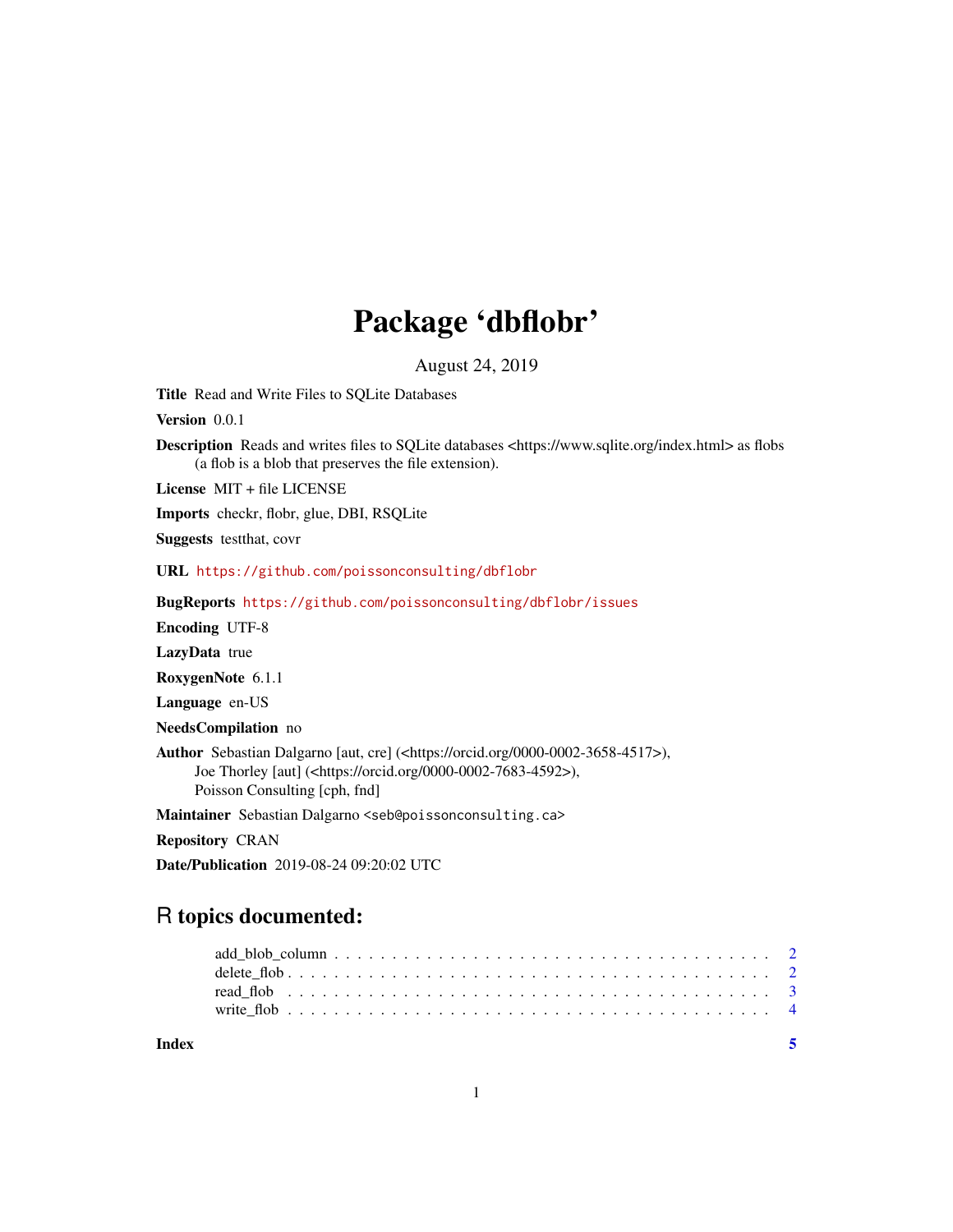<span id="page-1-0"></span>add\_blob\_column *Add blob column*

#### Description

Add named empty blob column to SQLite database

#### Usage

add\_blob\_column(column\_name, table\_name, conn)

#### Arguments

| column_name | A string of the name of the BLOB column.    |
|-------------|---------------------------------------------|
| table name  | A string of the name of the existing table. |
| conn        | A SQLite connection object.                 |

#### Value

Modified SQLite database.

#### Examples

```
conn <- DBI::dbConnect(RSQLite::SQLite(), ":memory:")
DBI::dbWriteTable(conn, "Table1", data.frame(IntColumn = c(1L, 2L)))
DBI::dbReadTable(conn, "Table1")
add_blob_column("BlobColumn", "Table1", conn)
DBI::dbReadTable(conn, "Table1")
DBI::dbDisconnect(conn)
```
delete\_flob *Delete flob*

#### Description

Delete a flob from a SQLite database.

#### Usage

delete\_flob(column\_name, table\_name, key, conn)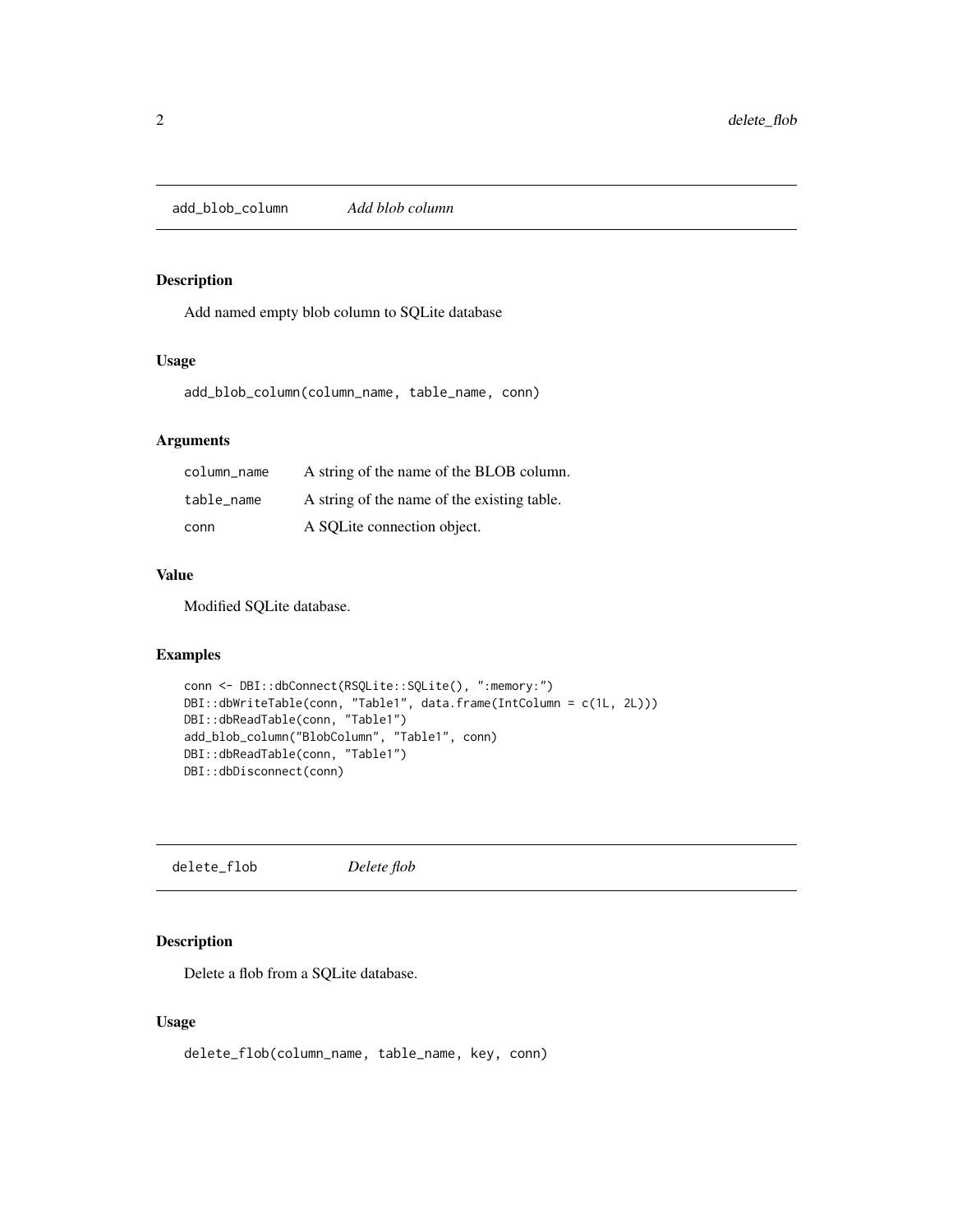#### <span id="page-2-0"></span>read\_flob 3

#### Arguments

| column_name | A string of the name of the BLOB column.                                                                                                                                                                  |
|-------------|-----------------------------------------------------------------------------------------------------------------------------------------------------------------------------------------------------------|
| table_name  | A string of the name of the existing table.                                                                                                                                                               |
| kev         | A data frame whose columns and values are used to filter the table to a single<br>row (this in combination with the column name argument are used to target a<br>single cell within the table to modify). |
| conn        | A SOLite connection object.                                                                                                                                                                               |

#### Value

An invisible copy of the deleted flob.

#### Examples

```
flob <- flobr::flob(system.file("extdata", "flobr.pdf", package = "flobr"))
conn <- DBI::dbConnect(RSQLite::SQLite(), ":memory:")
DBI::dbWriteTable(conn, "Table1", data.frame(IntColumn = c(1L, 2L)))
key <- data.frame(IntColumn = 2L)
write_flob(flob, "BlobColumn", "Table1", key, conn, exists = FALSE)
DBI::dbReadTable(conn, "Table1")
delete_flob("BlobColumn", "Table1", key, conn)
DBI::dbReadTable(conn, "Table1")
DBI::dbDisconnect(conn)
```
read\_flob *Read flob*

#### Description

Read a [flob](#page-0-0) from a SQLite database.

#### Usage

read\_flob(column\_name, table\_name, key, conn)

#### Arguments

| column_name | A string of the name of the BLOB column.                                                                                                                                                                  |
|-------------|-----------------------------------------------------------------------------------------------------------------------------------------------------------------------------------------------------------|
| table_name  | A string of the name of the existing table.                                                                                                                                                               |
| kev         | A data frame whose columns and values are used to filter the table to a single<br>row (this in combination with the column name argument are used to target a<br>single cell within the table to modify). |
| conn        | A SQLite connection object.                                                                                                                                                                               |

#### Value

A flob.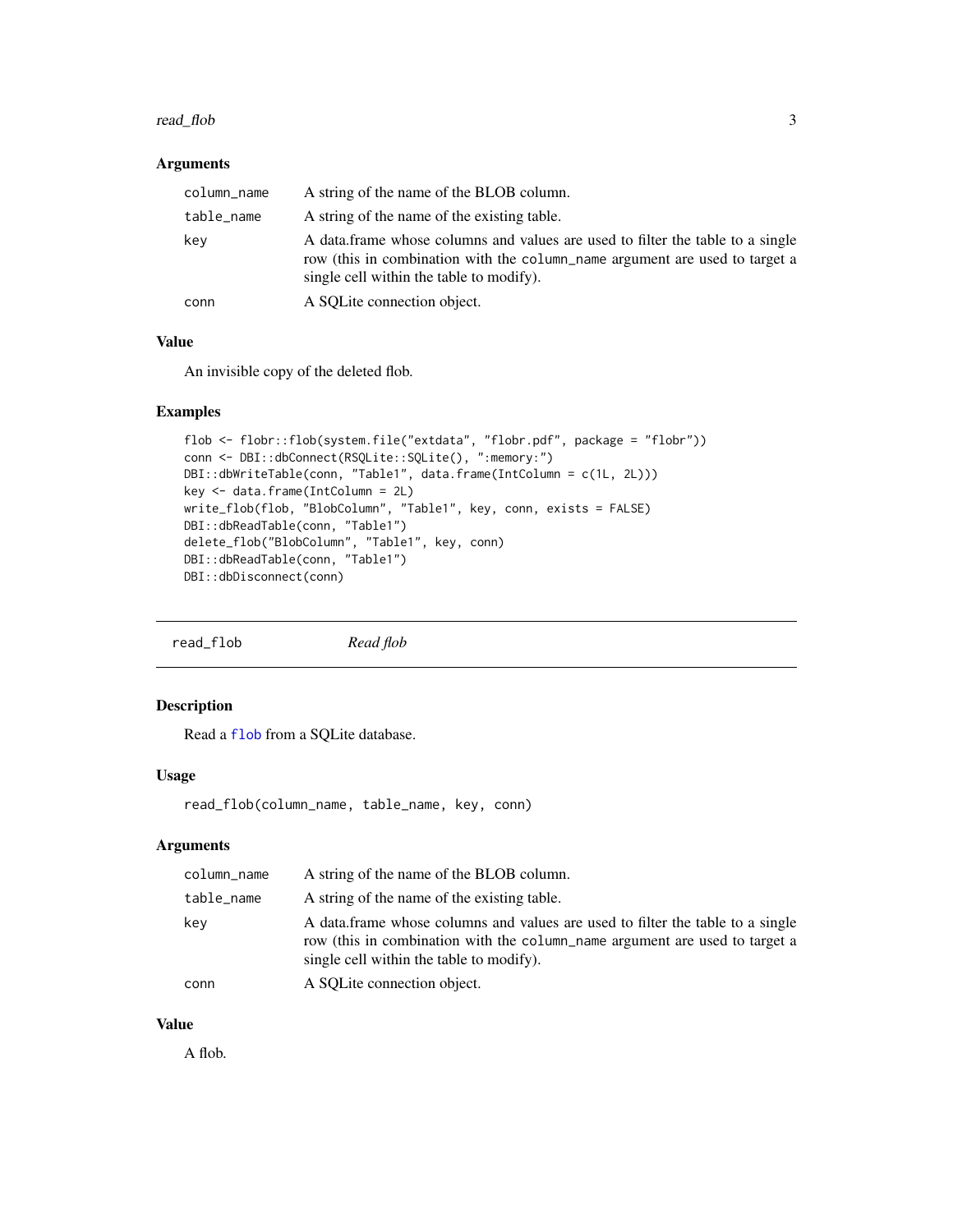#### Examples

```
flob <- flobr::flob(system.file("extdata", "flobr.pdf", package = "flobr"))
conn <- DBI::dbConnect(RSQLite::SQLite(), ":memory:")
DBI::dbWriteTable(conn, "Table1", data.frame(IntColumn = c(1L, 2L)))
key <- data.frame(IntColumn = 2L)
write_flob(flob, "BlobColumn", "Table1", key, conn, exists = FALSE)
read_flob("BlobColumn", "Table1", key, conn)
DBI::dbDisconnect(conn)
```
write\_flob *Write flob*

#### Description

Write a [flob](#page-0-0) to a SQLite database.

#### Usage

write\_flob(flob, column\_name, table\_name, key, conn, exists = NA)

#### Arguments

| flob        | A flob.                                                                                                                                                                                                   |
|-------------|-----------------------------------------------------------------------------------------------------------------------------------------------------------------------------------------------------------|
| column_name | A string of the name of the BLOB column.                                                                                                                                                                  |
| table_name  | A string of the name of the existing table.                                                                                                                                                               |
| key         | A data frame whose columns and values are used to filter the table to a single<br>row (this in combination with the column_name argument are used to target a<br>single cell within the table to modify). |
| conn        | A SOLite connection object.                                                                                                                                                                               |
| exists      | A logical scalar specifying whether the column must (TRUE) or mustn't (FALSE)<br>already exist or whether it doesn't matter (NA). IF FALSE, a new BLOB column<br>is created.                              |

#### Value

An invisible copy of flob.

#### Examples

```
flob <- flobr::flob(system.file("extdata", "flobr.pdf", package = "flobr"))
conn <- DBI::dbConnect(RSQLite::SQLite(), ":memory:")
DBI::dbWriteTable(conn, "Table1", data.frame(IntColumn = c(1L, 2L)))
DBI::dbReadTable(conn, "Table1")
key <- data.frame(IntColumn = 2L)
write_flob(flob, "BlobColumn", "Table1", key, conn, exists = FALSE)
DBI::dbReadTable(conn, "Table1")
DBI::dbDisconnect(conn)
```
<span id="page-3-0"></span>